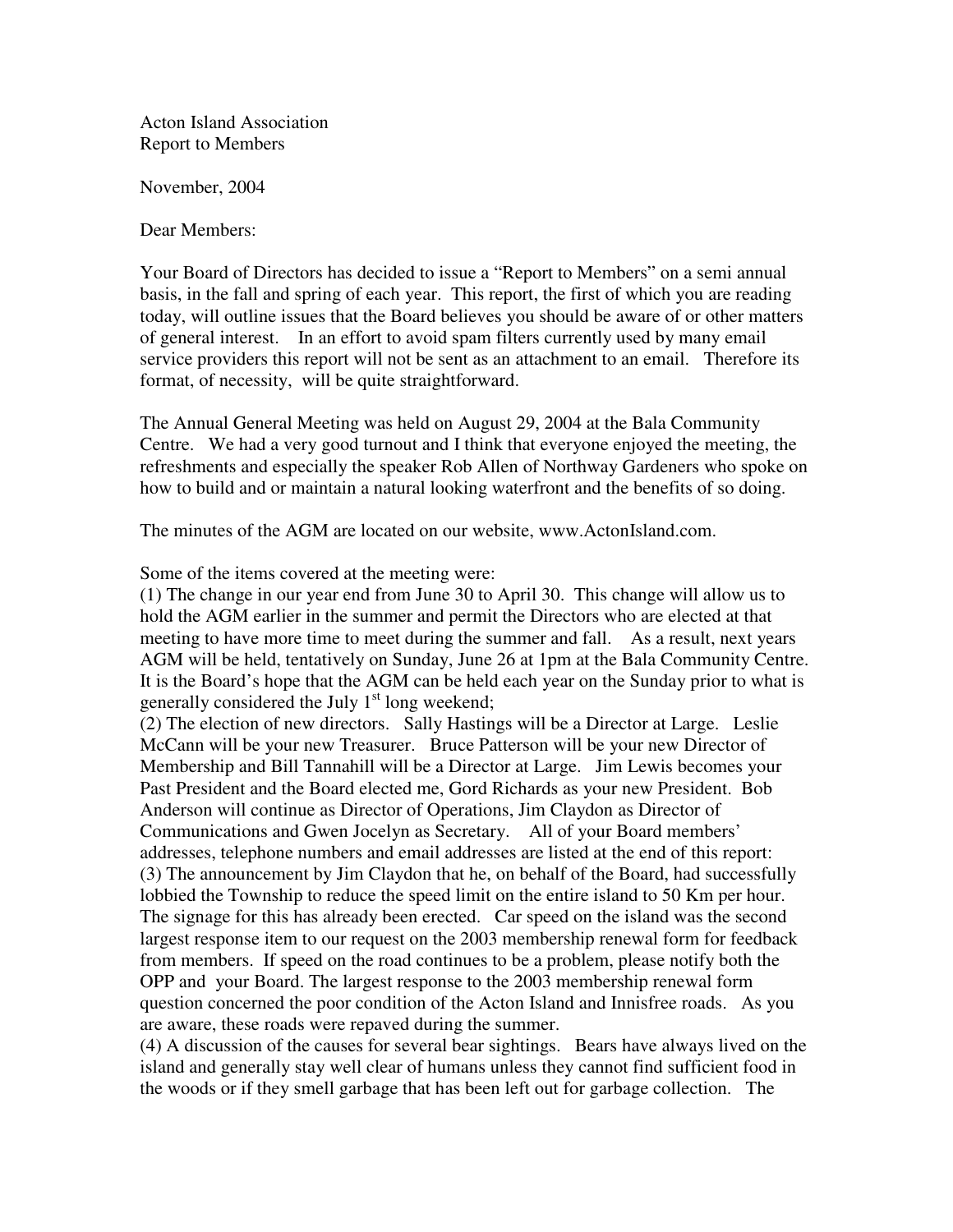sightings this year all revolved around bears being seen rummaging through bagged garbage left by a driveway or bears foraging for food in wooden garbage containers. The bears are very resourceful and can generally access wooden garbage bins even if they seem to be well secured. They do not seem to have the same level of success with the new metal container. Therefore, if you do not have a metal container please consider buying one especially if you are not able to put your garbage out on the morning of garbage day. Leaving bagged garbage by your drive at any time other than the morning of garbage day is an invitation to bears. While we are not aware of any incidents to date with bears menacing children, pets, joggers or walkers, there is always potential for this if the bears are rummaging through garbage. Of course, an incident could create a liability problem for any owner who has not taken reasonable precautions to keep bears away from their garbage.

(5) A vote by the members at the AGM to contribute \$500 to the Marine Patrol of the MLA (Muskoka Lakes Association) and \$500 to WRAFT (Waterfront Ratepayers After Fair Taxation). The Marine Patrol, in response to the Boards request and contribution last year, has increased its presence around Acton Island and we believe that it has helped to encourage better boating practices. Wraft (www.wraft.com) is actively fighting for a change in the way that waterfront properties are assessed. Originally part of the MLA, Wraft has now become a province wide organization. Its increased profile and funding should allow it to more effectively lobby the government to implement a more equitable way to tax waterfront properties. Please visit their website if you have a few minutes.

Your association has a website, www.actonisland.com which has the minutes of all annual general meetings, application forms for membership as well as a list of links that members may be interested in visiting. We will be updating our site to include more information on taxation, a listing of your directors and how to contact them as well as other things that your Board believes may be of interest to you.

This fall and winter your Board will continue to monitor township meetings to ensure that it is well informed. Your Board will also be working this fall and winter on a Roster Of Members which will outline each member's cottage address, cottage telephone number and city telephone number. This will be circulated to you. If you do NOT wish to be included in the roster and are not sure whether you so indicated on your membership application please contact Bruce Patterson (see listing below).

The Township of Muskoka Lake's web site (www.township.muskokalakes.on.ca) has some excellent information on, for example, events that are happening during the year, recreation trails, locations of public tennis courts as well as information on just about anything that you would like to know about. Their "Muskoka Lakes Information & Recreation Guide" has seventy pages of information. It can be viewed on their website or can be picked up at the Township Offices in Port Carling.

Acton Island is part of Ward C. Stewart Martin is your District and Township Councillor and can be reached at smartin@muskoka.com or 705-765-3370. Karen Ellis is also a Ward C Counsillor (705-765-6337) as is Brian Hare (705-765-5527 or brabbit@muskoka.com. If you have a question, a problem or a complaint, you should